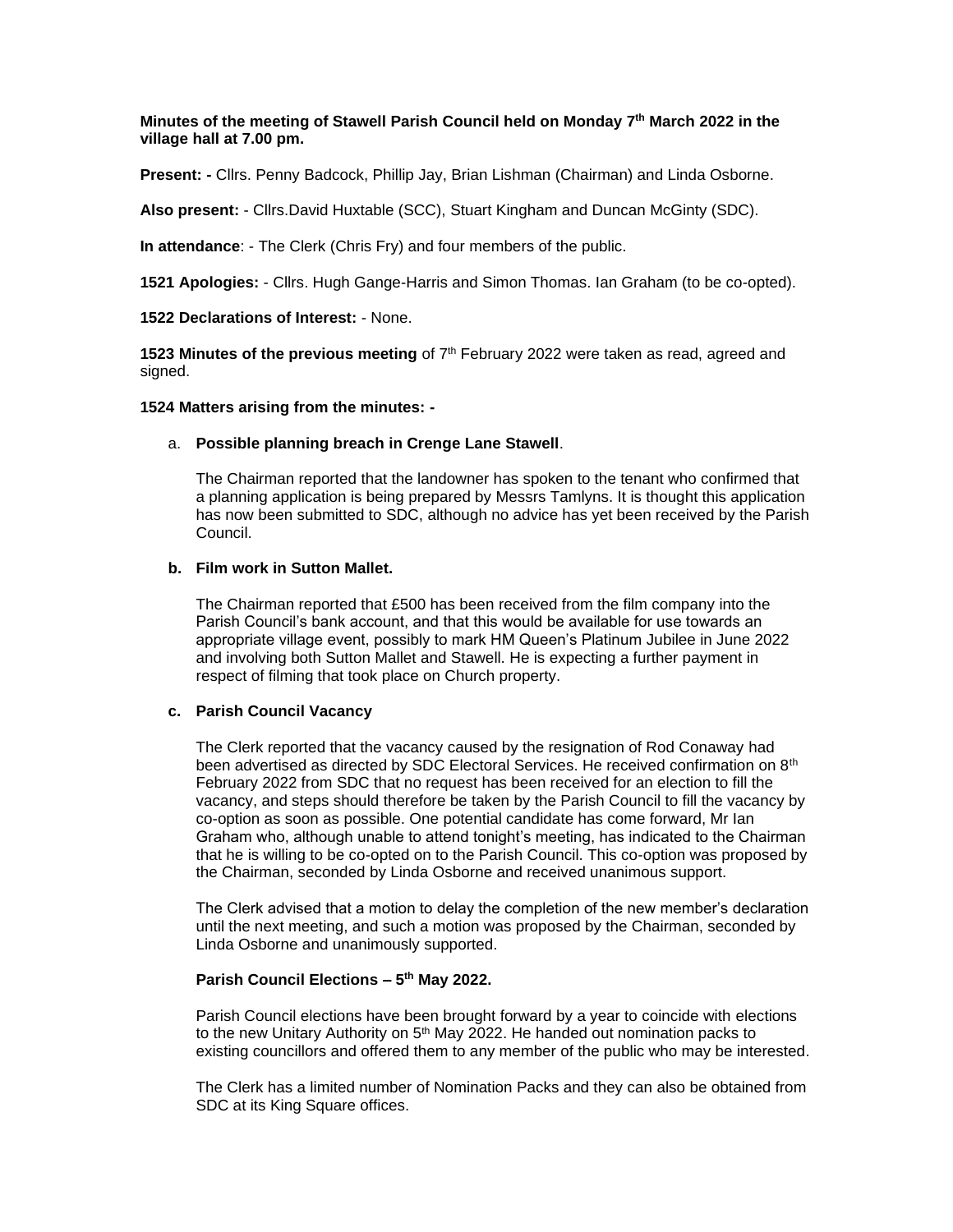The Notice of Poll is due to be published on Monday 21st March 2022 and nominations should be hand delivered to SDC's offices in King Square Bridgwater between that date and Tuesday  $5<sup>th</sup>$  April 2022 at 4 pm. He advised that SDC staff would be on hand to check the validity of nominations if required.

## **1525 County/District Councillors' reports.**

 **County:** - David Huxtable reported as follows: -

## **a. Budget.**

David reported that the full County Council passed what would be its final budget (ahead of the Unitary Authority being instigated), which involved a 1.99% general increase plus 1% for adult social care. The Central Government "one off" payment of £150 to every band A,B,C and D property's bill would have the effect of reducing bills in 2022/2023 to £90 pa below those of 2021/2022.

#### b. **Boundary Commission review of Parliamentary Constituencies**.

The Chairman raised this and was advised that any changes would be effective in time for the next national elections in 2024.

**District:** - Stuart Kingham reported as follows: -

## **a. Budget.**

SDC has passed its 2022/2023 budget which would result in a £5 pa increase for a band D property.

# b. **Unitary Authority Legislative Timetable**.

Stuart advised this will be as follows: -

9 th March 2022 – Placed before the House of Lords. 14<sup>th</sup> March 2022 – Before the House of Commons. 5 th May 2022 – Election Day.  $25<sup>th</sup>$  May 2022 – the first Unitary Authority AGM.

At 7.22 pm the Chairman closed the meeting and invited public participation.

#### **a. Possible planning breach at Crenge Lane Stawell.**

A member of the public reported that two emails sent to the SDC enforcement team regarding local opposition to the activity to install equestrian facility at the site had gone unanswered. Duncan McGinty said he would look into this. Another parishioner said he believed there was a covenant in place to prevent loss of privacy.

The planning application mentioned in item 1524 (a) above will have the effect of regularising matters by considering all comments submitted by both the public and the Parish Council during the public consultation stage, in reaching a decision.

## **b. Central Government Bus subsidy.**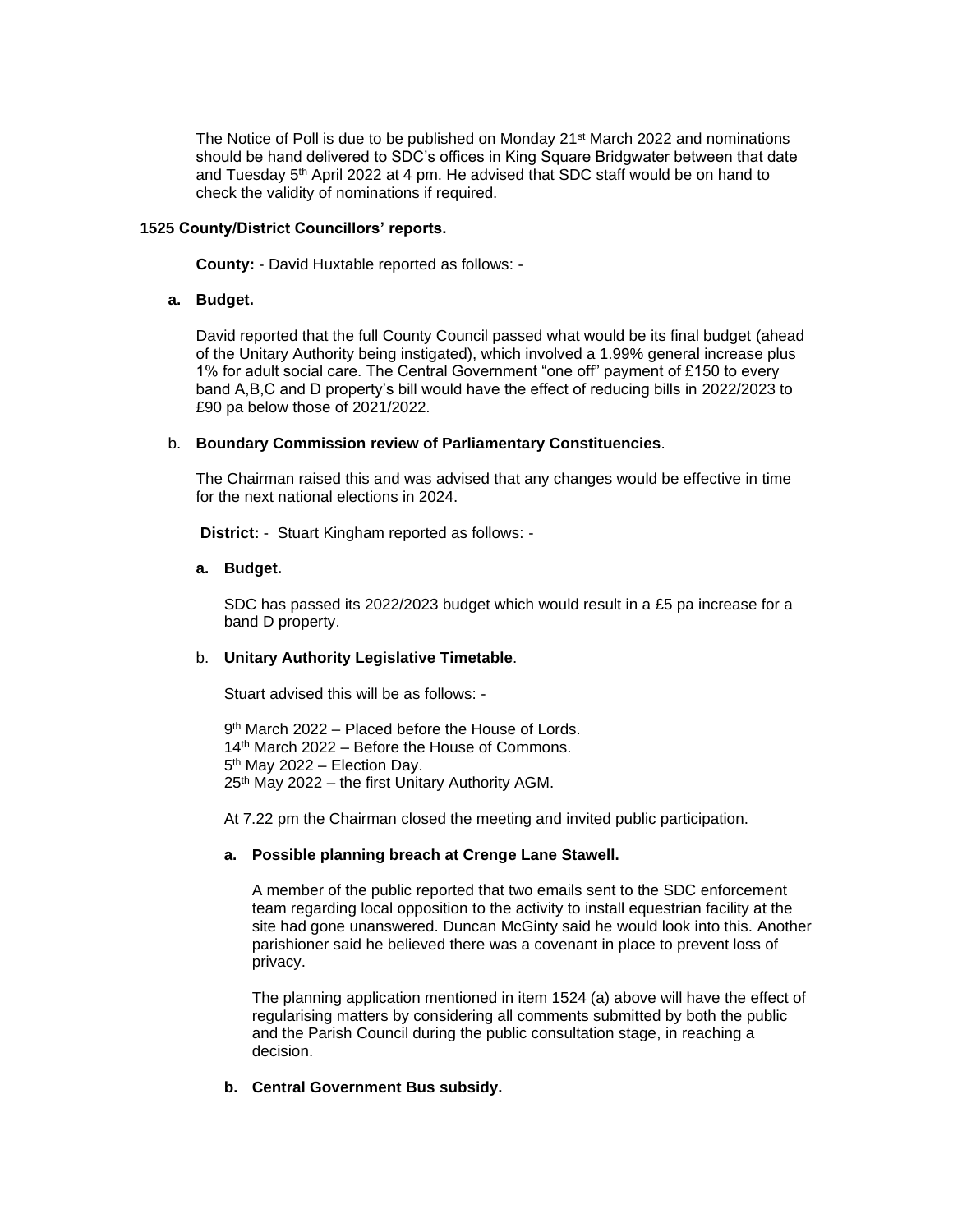A discussion took place on this matter.

At 7.36 pm the Chairman resumed the meeting.

#### **1526. Financial Matters: -**

Two cheques to issue **–**

No 512 £130.00 payee HMRC (paye Jan/Feb/Mar 2022). No 513 £173.27 <sup>"</sup> Mr CN Fry (March net salary).

## **1527. Planning – no new applications.**

#### **1528. Correspondence.**

# **a. Poor Condition of Stawell Road heading west towards Chedzoy.**

Hugh Gange-Harris sent an email to the Clerk concerning the poor condition of the road surface on the sharp left-hand bend at the bottom of the hill, leaving the village (heading west) on Stawell Road. He reports that the surface is split and rutted, thereby causing danger to walkers, runners and particularly cyclists.

The Clerk was asked to bring this to the attention of SCC Highways.

#### **b. Defibrillator refresher training courses.**

Hugh raised the possible need for a refresher course on how to use the defibrillator housed at the village hall, in order that someone at least knows how to operate the equipment. A parishioner feels it is not of much use otherwise.

A discussion took place during which it was pointed out that modern defibrillators were designed for use without the need for any training.

The Clerk was asked to check with the village hall committee Chairman that the equipment is fully accessible and in working order.

#### **c. Footpath gate in Ford Lane.**

A parishioner has emailed the Clerk to report on the poor and potentially dangerous condition of the gate to the footpath in Ford Lane where flooding regularly occurs. Access to the gate is impeded, with the ground below it having been eroded away. The parishioner's wife recently slipped and banged her head on the gate, causing concussion and a visit to A and E at Musgrove Park Hospital. Thankfully she has since made a complete recovery.

The Clerk was asked to report this problem via the online footpath portal.

**1529. Matters of Report and Items for next meeting –** none.

# **1530. Any Other Business and date of next meeting (5th April 2022).**

#### **Any Other Business.**

**a. Dead and dying swans on the King Sedgemoor Drain.**